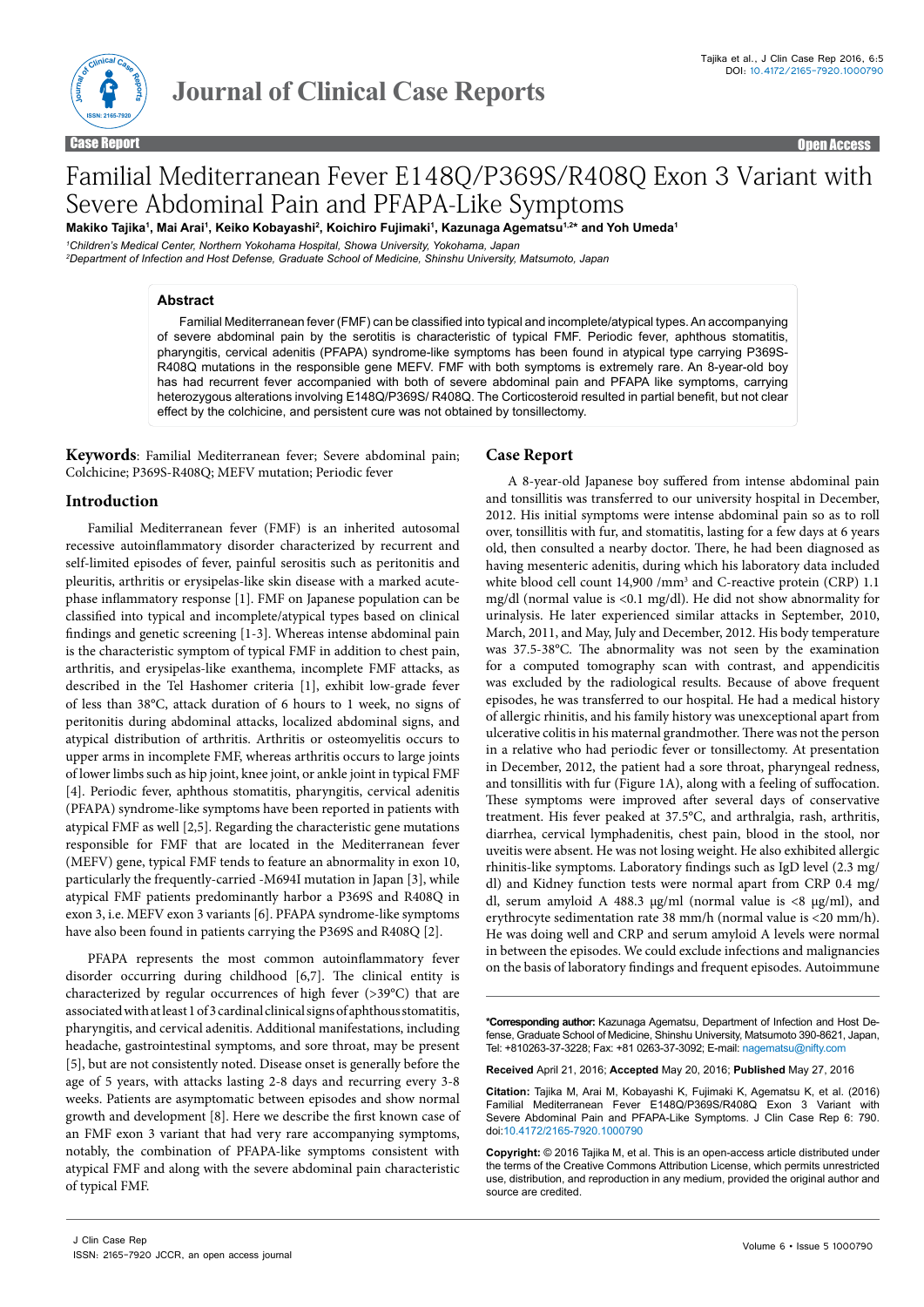Page 2 of 3





between the episodes which are marked with an asterisk.

disease was also negative from the lack of autoantibodies. We suspected an autoinflammatory disorder, such as atypical FMF, and examined the MEFV gene analysis. Heterozygous germ-line alterations involving E148Q in exon 2, and P369S and R408Q in exon 3 (Figure 1B) were detected. Based on these findings, we made a diagnosis of atypical FMF. Colchicine administration was initiated with the dosage of 0.02 mg/ kg, but the frequency of the occurrence of similar symptoms did not decrease, occurring once every 1-2 months. After increasing colchicine dosage to 0.03 mg/kg, the attack frequency did not decrease, but the degree of the abdominal pain decreased a little from 10-7 on a pain scale. We thought that the effect of colchicine is ineffective or partial. We decreased gradually the dosage of colchicine and it was switched to prednisolone orally to be taken as needed at the dosage of 0.5 mg/kg, 1-2 times for one episode. The oral use of prednisolone led to a mild improvement in symptoms. He sometimes complained about a pain of knee and ankle joints during the attack from this time, but the joint swelling was not found. A tonsillectomy was later performed in March 2014 due to increasingly frequent attacks. However, the patient again suffered from relapses of abdominal pain in September and November 2014 after a 6-month asymptomatic period (Figure 2). He has a relatively

mild attack once in several months afterwards, but attacks with intense abdominal pain were frequent since in January, 2016. Therefore, we plan to treat with Tocilizumab.

## **Discussion**

A typical FMF attack is defined as an episode lasting from 12 hours to 3 days with fever accompanied by peritonitis, pleuritis, or monoarthritis of the hip, knee or ankle. In particular, the presence of severe abdominal pain is one of hallmarks of typical FMF. Ryan et al. reported on 3 cases of MEFV exon 3 variants displaying PFAPA syndrome-like symptoms. All patients had fever in association with aphthous ulcers, pharyngitis, and cervical lymphadenopathy, but no severe abdominal pain was noted. A single case achieved resolution of symptoms following tonsillectomy, while another did not respond to methotrexate, hydroxychloroquine, montelukast, or etanercept, but was moderately improved by corticosteroid tapering [2]. Our patient also responded partially to colchicine and corticosteroid treatments. In addition to P369S and R408Q, Ryan et al. detected E148Q in 2 of the reported exon 3 variants like our case [2]. This mutation is relatively